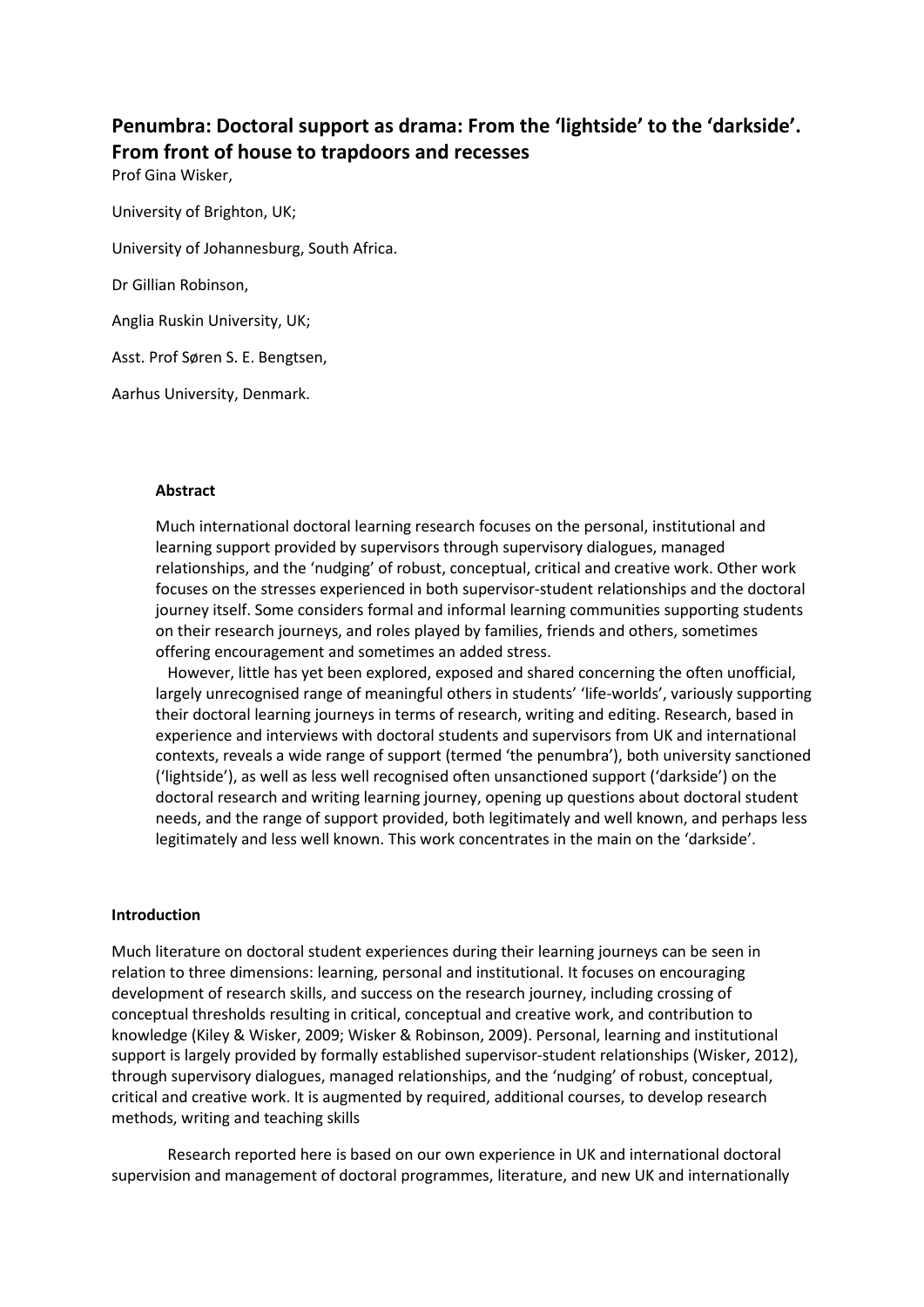based interviews with doctoral students and graduates, 2015-6. From such sources, we begin to identify those variously playing parts in doctoral student research and writing support as resembling a 'penumbra', a light around the main activity, moving as light can round a person or object, from the 'lightside' (overt, positive, acknowledged) to the 'darkside'(no inadvertent cultural identification intended-. Defined here only as covert, often unacknowledged). The dictionary definition of 'penumbra' is 'a peripheral or indeterminate area or group', implying diversity and complexity. This imagery resonates with Marginson et al (in Pearson, Evans, & Macaulay, 2016), who speak of the diversity and complexity of 'experienced environments' for doctoral candidates.

Considering support being played out in the spotlight, as overt, acknowledged as legitimate, and some more covert, we decided to further our analogy to identify lead players in this broad process and so adopt an analogy of dramatic production roles to explore work of the cast and production team supporting PhD students' work, and using metaphors of light, the penumbra, and dramatic production. Later work could further explore the experience dramatically in ethnodramatic terms (Fitzpatrick, Mullen, & O'Connor, 2015).

#### **The higher education sprawl**

The domain of support and development lying beyond the institutionally provided and sanctioned consists of parts of doctoral students' 'life-worlds' traditionally lying 'outside' the formal educational focus of universities, including students' private lives, for example, their relationships to family, friends and colleagues outside academia. As Hopwood, Harris-Huemmert, McAlpine and Wagstaff underline, we often forget that doctoral students are also 'parents, siblings, daughters/sons, and friends; they have other interests to pursue, health and finance to maintain, and domestic lives to run' (Hopwood et al, 2011, p. 218). Along with supervisor support, family and friend support emotional, financial and as critical friends might most often be considered overt, legitimate, 'lightside'.

This could suggest that the traditionally given primacy to doctoral supervision and supervisors as the keystone to good learning experiences during the PhD programme might underestimate the effects of others who also have a direct or indirect effect upon the research including relatives, friends, and critical friends in the broader doctoral learning community who support the research and writing in a positive way, offering critical friendship for psychological, reading, writing and proofing support, all of which can be celebrated upon completion. Lave and Wenger (1992) discuss legitimate peripheral participation which engages the student with others. Similarly McAlpine & McKinnon (2013) found that 'on a day-to-day basis, students depended as frequently on peers, friends, and family as they did on their supervisors, drawing on each relationship for different kinds of support' (McAlpine & McKinnon, 2013, p. 265), concluding 'supervisors, while important, are not paramount in the doctoral journey' (McAlpine & McKinnon, 2013, p. 278). Vekkaila, Pyhältö, and Lonka (2013) consider student disengagement while Morris and Wisker (2011) explore strategies for resilience, including supportive others. We suggest that these supportive others resemble a production team or a dramatic cast, with the supervisor as producer (efficient or otherwise).

In another empirical study, Jazvac-Martek, Chen and McAlpine (2011) disclose the many diverse interactions, tasks and odd-jobs that are part of doctoral students' academic life, and their extended life-worlds, identifying 'a plenitude of supportive and critical interactions occurring beyond the primary relationship with the supervisor' (Jazvac-Martek, Chen, & McAlpine, 2011, p. 25). Turunen's (2012) doctoral narrative indicates that such activities could include 'snack studies' (Turunen, 2012, p. 72) – research done outside the doctoral student's own PhD project. Even though such activities are generally discouraged by supervisors, they might prove 'nourishing' (ibid.) opening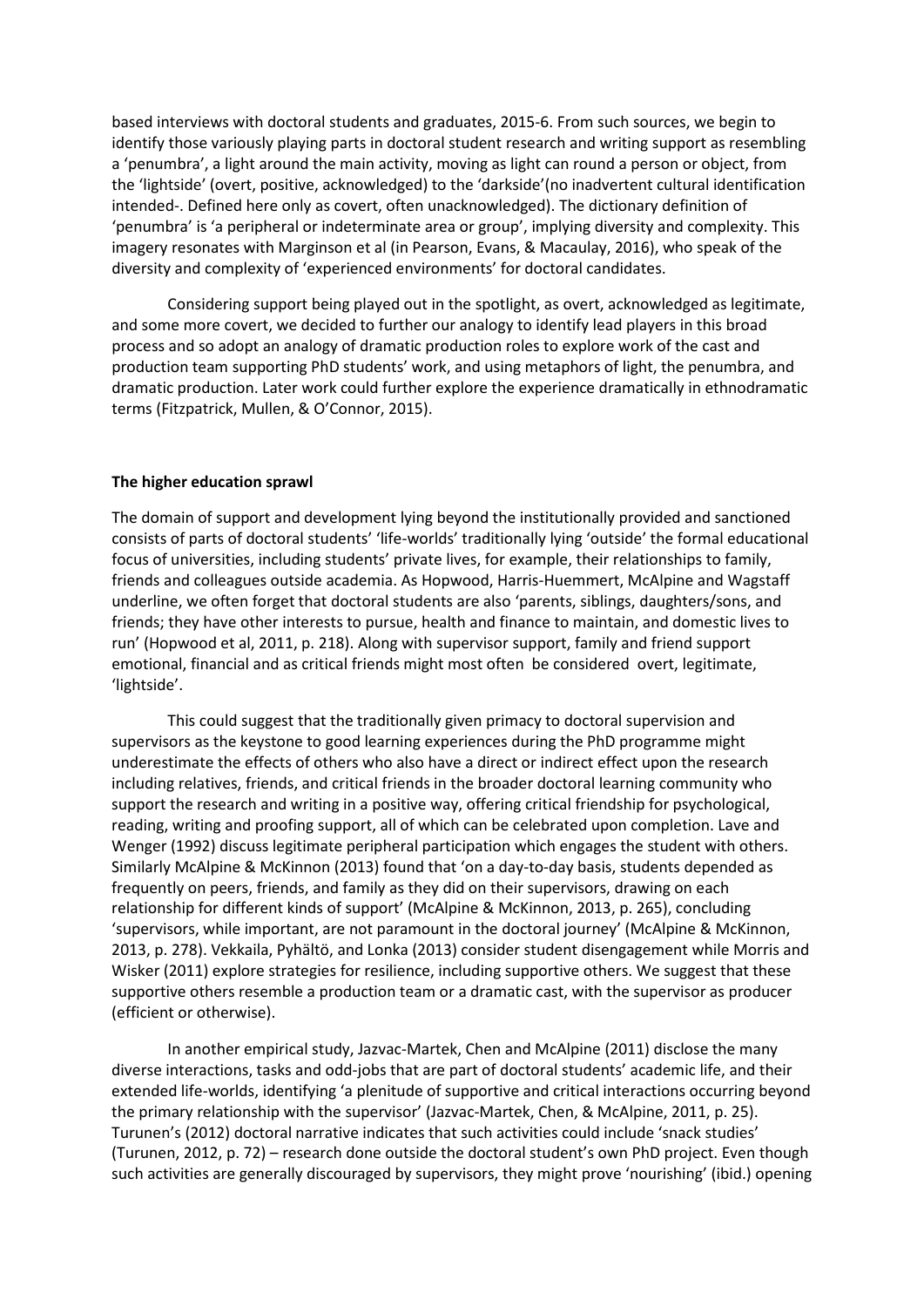unexpected career opportunities (Turunen, 2012). Elliot and her research team (2015) mapped a variety of extra-curricular activities helping students become further institutionally acculturated, termed 'third spaces' , including 'volunteering in [a] (…) bookshop, going to sports clubs, joining a church choir, or looking after young children'. For one international student in the study, 'going to the pub opened doors to deeper cultural understanding and social relations with local people' (Elliot, Reid, & Baumfield, 2015, p. 10). This myriad of intertwined educational and 'life-world' domains previously acknowledged and termed 'nested contexts' (McAlpine and Norton, 2006) and more recently, '[t]he sprawling spaces of doctoral supervision' (Bengtsen, 2016a), where '"sprawl" an alternative guiding metaphor for doctoral supervision, 'does not denote an uncontrollable chaotic force' rather a 'non-linear, plastic understanding of learning spaces, not limited to formal and informal settings', including 'non-formal spaces' (Bengtsen, 2016a, p. 61).

### **Darkness and desire in doctoral higher education**

Sometimes, however, supervisor behaviours and power relations are less than supportive of students and their endeavours. Manathunga and Grant both emphasise the darker side of supervision, the 'master/slave' relationship of unbalanced power and silencing (Manathunga, 2007; Grant 2008). This could be differentially problematic, more unbalanced when gender and ethnicity play into the relationship. As Carter and Laurs (2014) highlight, '[w]omen with an abuse history can find that supervisory "rigour" stunningly disempowers them. Such women may also find it hard to claim an authoritative voice as an expert in the field when historically they have relied on keeping a low profile to avoid trouble' (Carter & Laurs, 2014, p. 37). Grant warns us to not assume too much rationality in the actions of doctoral students (and their supervisors), suggesting we take a more focused study of passions and desires playing out and shaping doctoral journeys. As Grant notes, to fully understand the 'life-world' of doctoral students, we need to include in our perspective on supervision and doctoral pedagogy 'these complex and contradictory desires' and how they are 'mobilized in the supervision interaction; they do not remain safely contained in the mind but animate the body' (Grant, 2001, p. 16). These can generate doubt, insecurity and vulnerability during the doctoral journey which Manathunga suggests may lead to feelings of disorientation, explained by homeliness (actually unhomeliness), since '[t]he trope of homeliness seeks to capture the cultural alienation, sense of uncertainty and discomfort that people experience as they adjust to new cultural practices' (Manathunga, 2014, p. 136).

Extra-curricular spaces and domains are not necessarily the physical university but blind angles and dark corners of the formalised curriculum and institutional framework (Wisker & Robinson 2012), considering students who fall off the radar, becoming 'lost' in the university graduate/doctoral college system, seen, for example, when they shift from one supervisor to another, or are moved between research programmes or departmental units. At such times students risk becoming 'doctoral "orphans"' (Wisker & Robinson, 2012, p. 140). Although this study found that doctoral orphans who survive and gain their PhDs developed ownership and resilience to do so, sound characteristics in academics and researchers, only the graduates, necessarily the resilient successful ones, were available for that research. We might well ask what happened to those who entirely fell off the radar and out of the programme, and what legitimate university, family and friend support should or could have been available to them. Students report losing their way in the sometimes labyrinthine complexity of big graduate school systems, conceptualised as 'institutional darkness' within higher education (Bengtsen & Barnett, 2016; Bengtsen, 2016b; Elliot, Baumfield, Reid, & Makara, 2016). Forms of 'doctoral darkness' focus on the 'sides of [doctoral] education, which may be dim, obscure or caught in a blind angle' (Bengtsen & Barnett, 2016, p. 2). We argue that

we need more elaborate language and subtle concepts for grasping [doctoral] students'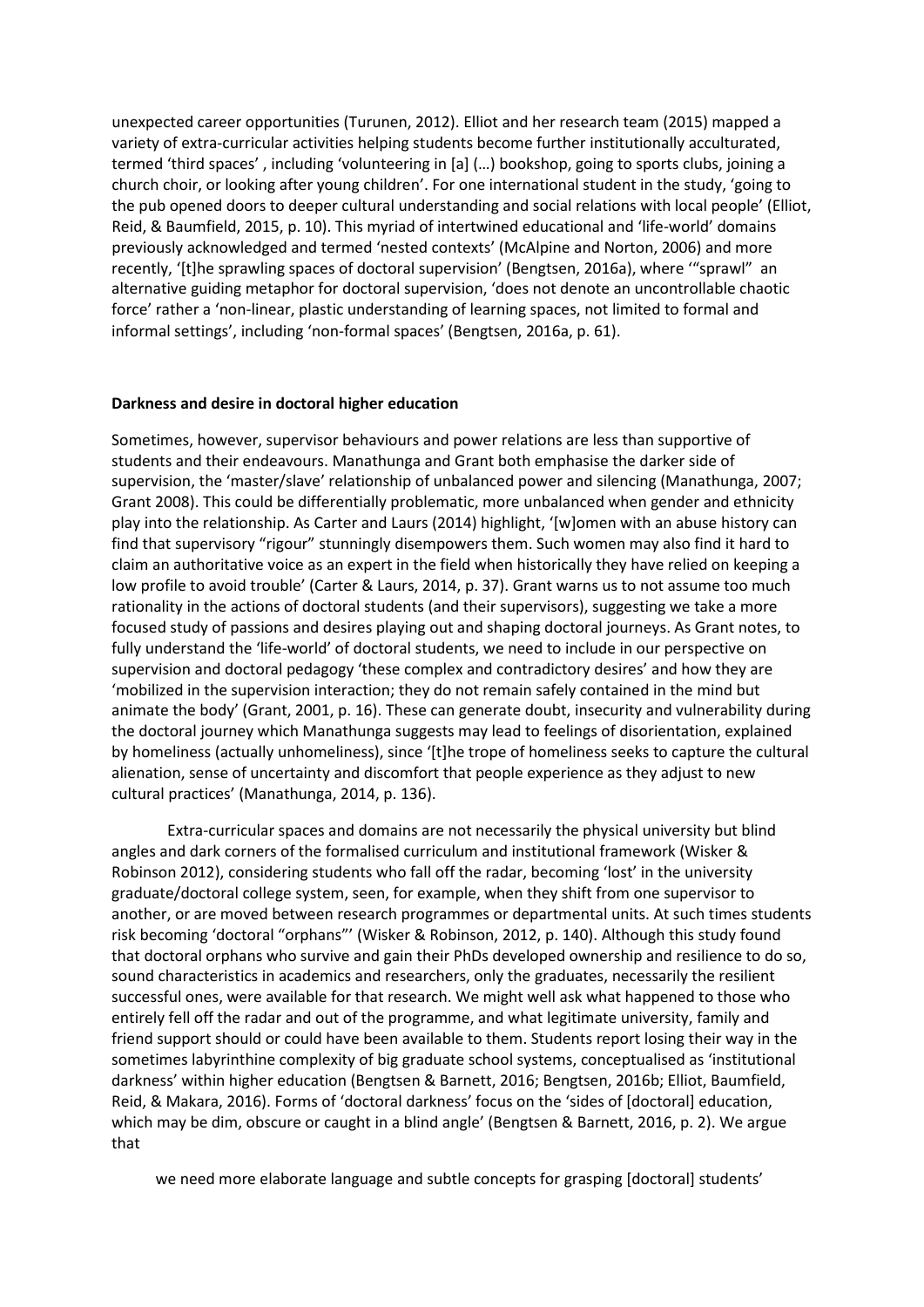experience of failure and let down, when struggling with and withdrawing from difficult courses never completed; for half-formed ideas and crippled thoughts, full of passion and heart, but unfit for the academic genre of writing; and for interior imaginative wanderings that seldom see the light of day (ibid.).

We know these things happen and play a major part in doctoral experience, but still have little knowledge about how they play more specifically into completion, quality of research, the PhD thesis, and further career opportunities.

What we also know relatively little about, and the main focus in the following sections of the paper, is the work of the full range of the 'cast' or 'production team': the extent and kind of parts played by known, 'lightside', and legitimated 'supporting actors' such as university provided and/or sanctioned support, family, friends, and professional others including the programme administrator, transcriber, translator and proof-reader. Importantly, we know even less about support provided by unknown, unacknowledged others; those hidden 'darkside' 'actors', offering perhaps more covert, unacknowledged support in the students' doctoral research, writing and learning drama.

Our ongoing research on the 'penumbra' of such support, both 'lightside' (legitimated) and 'darkside' (less acknowledged, sometime illegitimate) springs from experience and observation, interviews with doctoral students and graduates, and dialogue with research concerning doctoral student support. Work reported here focuses mainly on the lesser known 'darkside'.

#### **Methodology and methods**

#### *Data collection*

This research springs initially from and consciously reflects our experiences of supervision, and for two of us, 'guardian supervisor' support for and earlier research with a large cohort-based PhD programme of international, mid-career doctoral students (1998-201)4. It also springs from workshops with supervisors and postgraduates 1998-2017 and familiarity with the systems and practices of supervision in the UK, South Africa, other African countries, Australasia, Israel, Saudi Arabia, the Republic of Ireland, Canada, Norway, Sweden and Denmark, locations from which we also sought respondents for research reported here. We decided to explore the experiences of doctoral students and supervisors of working with 'others' in the penumbra of support along the doctoral journey, after we became aware of the plentiful supportive cast. Some responses from our earlier work feed into this discussion as background where appropriate.

Narrative interviewing was conducted during 2015-2016, using semi-structured open-ended interviews inspired by the phenomenological research interview tradition (McCracken, 1988; Holstein & Gubrium, 1995; Brinkmann & Kvale, 2014). Postgraduate and graduated respondents were recruited by enquiring if they (or their students) had worked with supportive others beyond the supervisors, using three methods 1) emails to 150 graduates and supervisors from the international PhD programme who attended a reunion; 2) verbal invitation (responded to confidentially after the session) in the UK and international workshops with postgraduates and supervisors (25 workshops, 2015-6). 11 postgraduates/graduates and 5 supervisors who have used such support or are aware of it being used were interviewed as a result. Also interviewed through their referrals were a range of enabling 'others' (4) in the 'penumbra' supporting doctoral student research journeys. Questions explored the range, extent and kind of support. The approach aimed to ensure topical relevance and the semi-structured interview guide explored issues of support.

In our own discussions and from the data from those we interviewed there emerged, and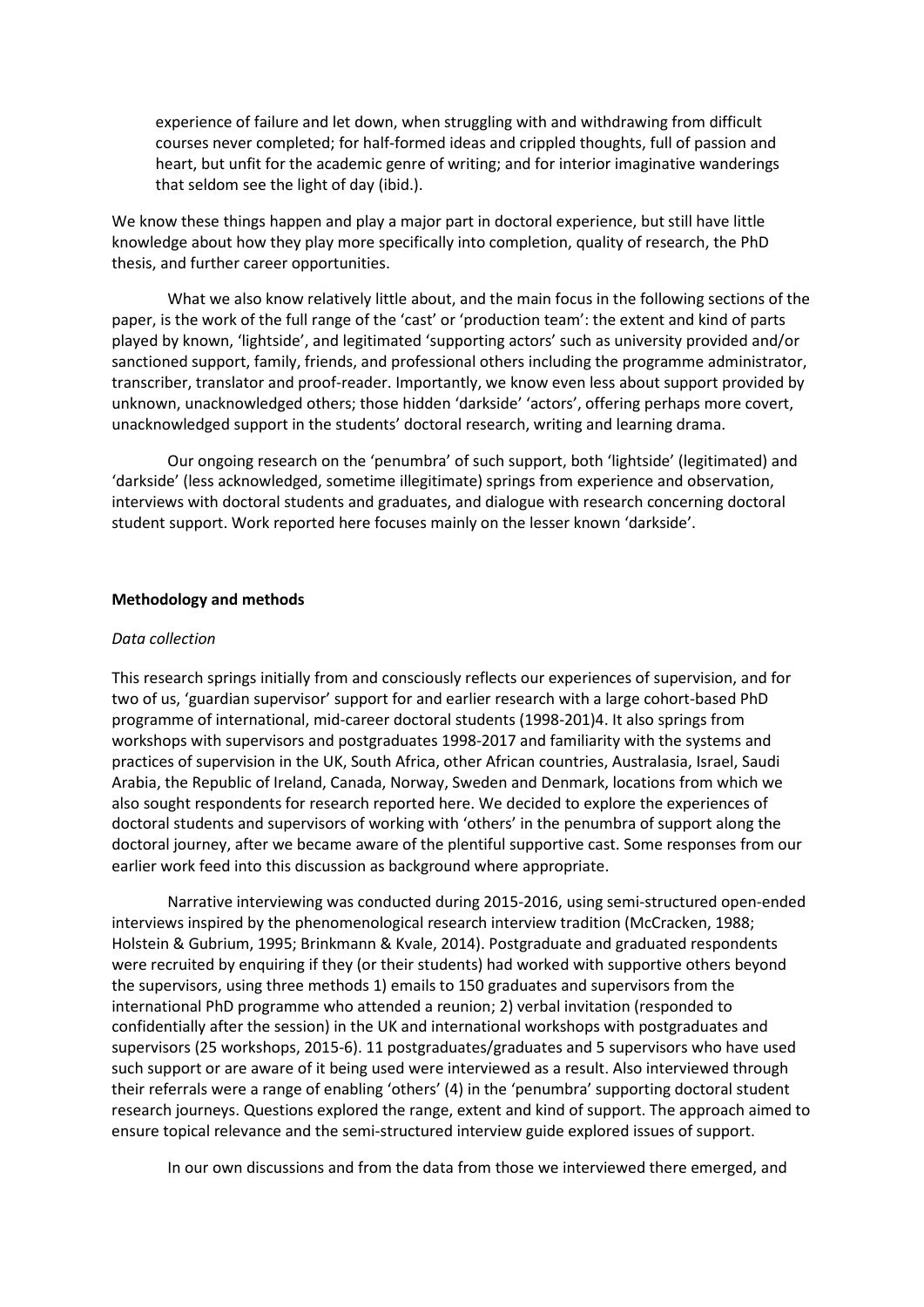then we developed, the metaphor of the 'penumbra' to suggest 'lightside' and 'darkside', accompaniment to and support of doctoral student work, and a metaphor of dramatic production to offer a perspective on the support, production, performance, staging and sharing of the doctoral student journey, experience and final thesis work.

#### *Data analysis: Thematic coding: 'Penumbra', dramatic performance-roles*

The thematic analysis of the data identified themes and raised issues of ownership, identity, ethics, authenticity and community. In our thematic and theory-informed coding, we made use of the open and explorative coding approach described by Saldana (2016) linked to methods of close reading within qualitative research (Brummett, 2010). We suggest dramatic production and theatre offer a useful metaphor to explore the variety of performers and acknowledged or hidden support involved in producing doctoral work. Possibly Aristotle's *Poetics* c. 33 BCE is the earliest use of dramatic theory, relating the human experience to drama and theatre. More recently, Goffman used the theatre metaphor to explain human behaviour arguing individuals perform actions in everyday life as if performers on a stage (Goffman, 1959). Berghegger (2009) suggests that figures such as Stanislavsky, Moreno and Sarbin also compare drama to life. In higher education research literature the use of drama and theatre serve as metaphors for understanding teaching and learning practices. Land (2004) uses different metaphors for understanding institutional culture, and Barnett (2000) uses metaphors of the sacred and profane to discuss the role of the university in contemporary society. Also useful are Parker's metaphors of 'theatre' and 'race track' to analyse competing discourses in higher education learning and teaching (2005). Winnicott's conception of 'serious play', underpins the argument that the theatre metaphor makes visible higher education as a "challenging place, for students, researchers and teachers alike: making demands for engagement with potentially alien identities and thought systems that challenge the stability of identity, of knowledge and of normative values." (Parker, 2005, p. 153).

Exploring the data and using theatre metaphors of drama and stage, we identified roles and actions, some aiding the production, some substituting for the student's effort, asking: who are those in support?, who are the players in the 'penumbra' of unacknowledged help?, what do they do to support the work? How legitimate is their support? We divided supporters and producers into frontstage, backstage and the dark recesses of the stage, 'lightside' and 'darkside'.

We found that there are many positive, supportive, meaningful others, including family members, translators, editors, research assistants, fellow doctoral students, and critical friends who read and discuss the work, offering comments and improvements, supporting clarity of expression. We also found that there are others – academics, external partners and friends – acting as unofficial supervisors. These recognised and legitimate supporters are an acknowledged 'penumbra', 'lightside', front of house, giving time generously, supporting and encouraging students with the research, the writing, and also offering introductions and networking beyond the thesis. We confine ourselves here mostly to the rarely discussed 'darkside' support.

#### *Findings: Frontstage and backstage doctoral education*

#### *Frontstage: The Director/producer of the 'performance'/appointed supervisors*

With the doctoral student in the main role, the main frontstage actor is the supervisor or supervisors whose work is focused on support and development of the doctoral student's research and thesis. The institutional organisation underpins students' support, acknowledging personal and intellectual advice, making links between supervisors, institution and students. Much has been written about supervisor support, and in this essay/paper? We wanted to focus not on the more obvious support,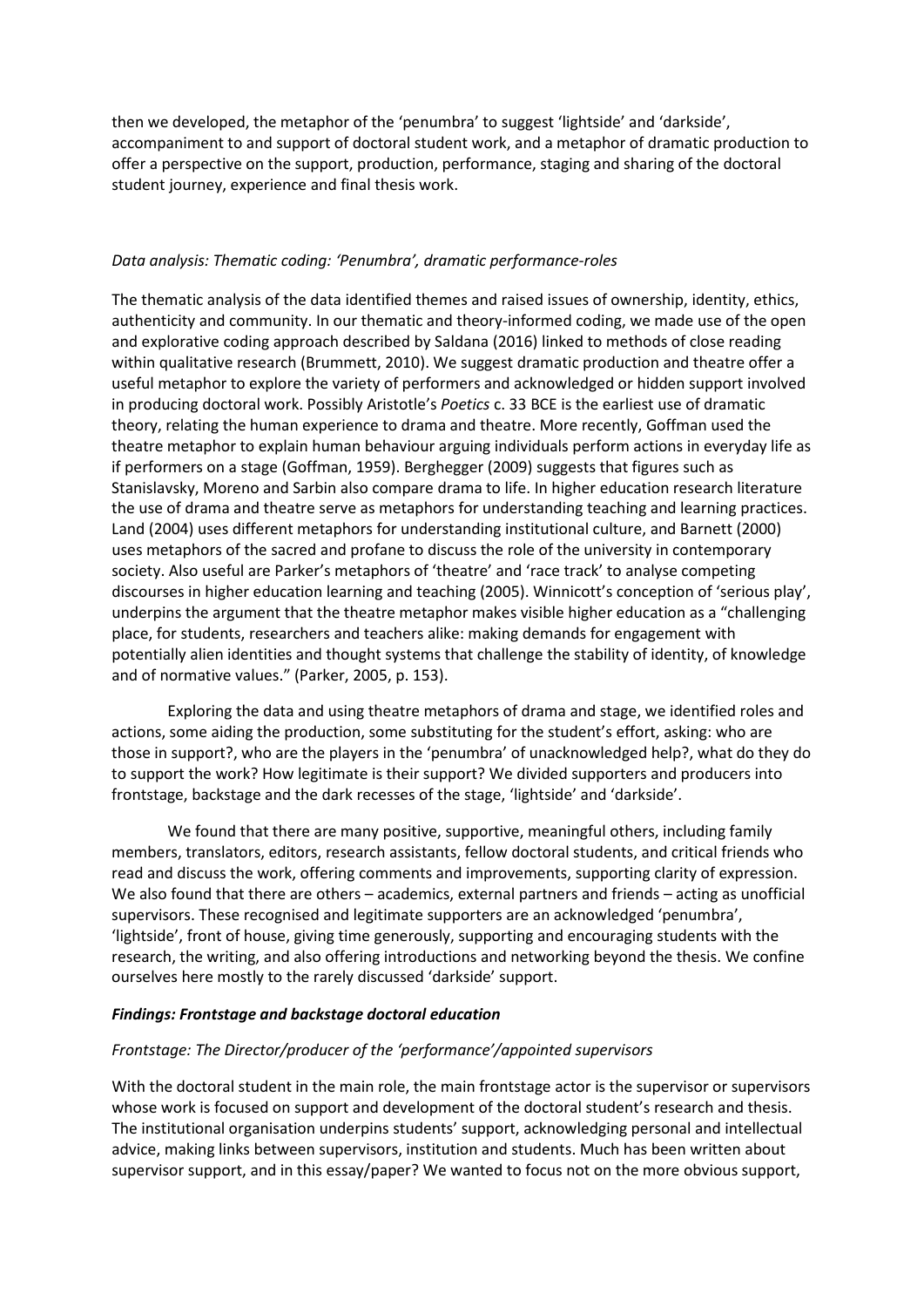the supervisor, the research development programme, but instead on that support which is often unacknowledged or hidden.

Either frontstage or backstage are critical friends who legitimise/read the thesis, members of seminar groups, and finally often an appointed proof reader or copy-editor taking out typos.

In earlier work (Wisker & Savin Baden, 2009), one of us discovered a supportive community centring round the writing of a thesis. Doctoral students identified the usefulness of studying the writing of colleagues whose work was recognisable as of a similar level as their own, rather than that of high flying published others (Wisker & Savin Baden, 2009). They also valued sharing their work with critical friends, in which instance they were able to support each other by acting as second reader, by verbal and marginal written feedback, helping to make the work more readable.

Some universities offer informal support in 'graduate reading groups' and 'graduate writing groups', often run by doctoral students. Friends and other PhD students commenting on early work can act in a similar role to peer reviewers later in the process. Just like peer reviewers, however, it is a good idea to identify those who are critically astute and developmentally supportive rather than destructive. In speaking of reviewing for publication, one respondent noted the usefulness for their own writing, so we can extrapolate that activity in a critical review friendship between doctoral students could have the same effect. The earlier respondent said:

Being part of the reviewing community feeds into other roles, including doctoral supervision, and reviewers frequently encourage PhD students to engage to advance their own careers. (Wisker, 2014)

Writing communities can be helpful in trialling the work by reading it, and there are many established fora for sharing early and finished work. Students deliver their work at internal and external symposia, workshops and conferences and receive and respond to the critical feedback offered by colleagues. They can also derive a great deal of useful focus by delivering at a threeminute thesis competition, where they are expected to produce a single PowerPoint slide summing up the contribution of their work, and to speak to their work accessibly for no more than three minutes. Being able to communicate the main argument, perspective and contribution to knowledge of the research is an essential part of the doctoral learning journey. Somewhat stressful because in front of an audience, such an event, insistent upon clarity and succinct message and the foregrounding of the argument and main contribution to knowledge, is an excellent way of sharing and gaining critical feedback from judges and peers.

#### *Backstage*

Backstage there is also a community of critical friends, likely to include husband/wife/mum/dads and sons and daughters, for example. Such others are often helpful in reading parts of the work or listening to it in development, as they can support the sense-making and accessibility of the argument, offering responses to what has been termed the 'father-in-law' pitch or the 'elevator pitch', in which doctoral students explain very succinctly and in everyday terms what their work is about, why they are undertaking it and how, and what it contributes and might change. This is the layperson's version of the formal three-minute thesis. Such support is well recognised by editors and publishers as an essential element in honing a publishable piece. On the 'lightside', Lingis acknowledges that we legitimately 'speak in the place of others' (1998). 'We present insights, appraisals, and feelings another will make her own' (Lingis, 1998). In *The First Person Singular*, he argues the value of a collective, as it may recognise the plurality of a discourse (Lingis, 2007). From the perspective of positioning theory, Harre (2003) states that ' interpersonal relations must enter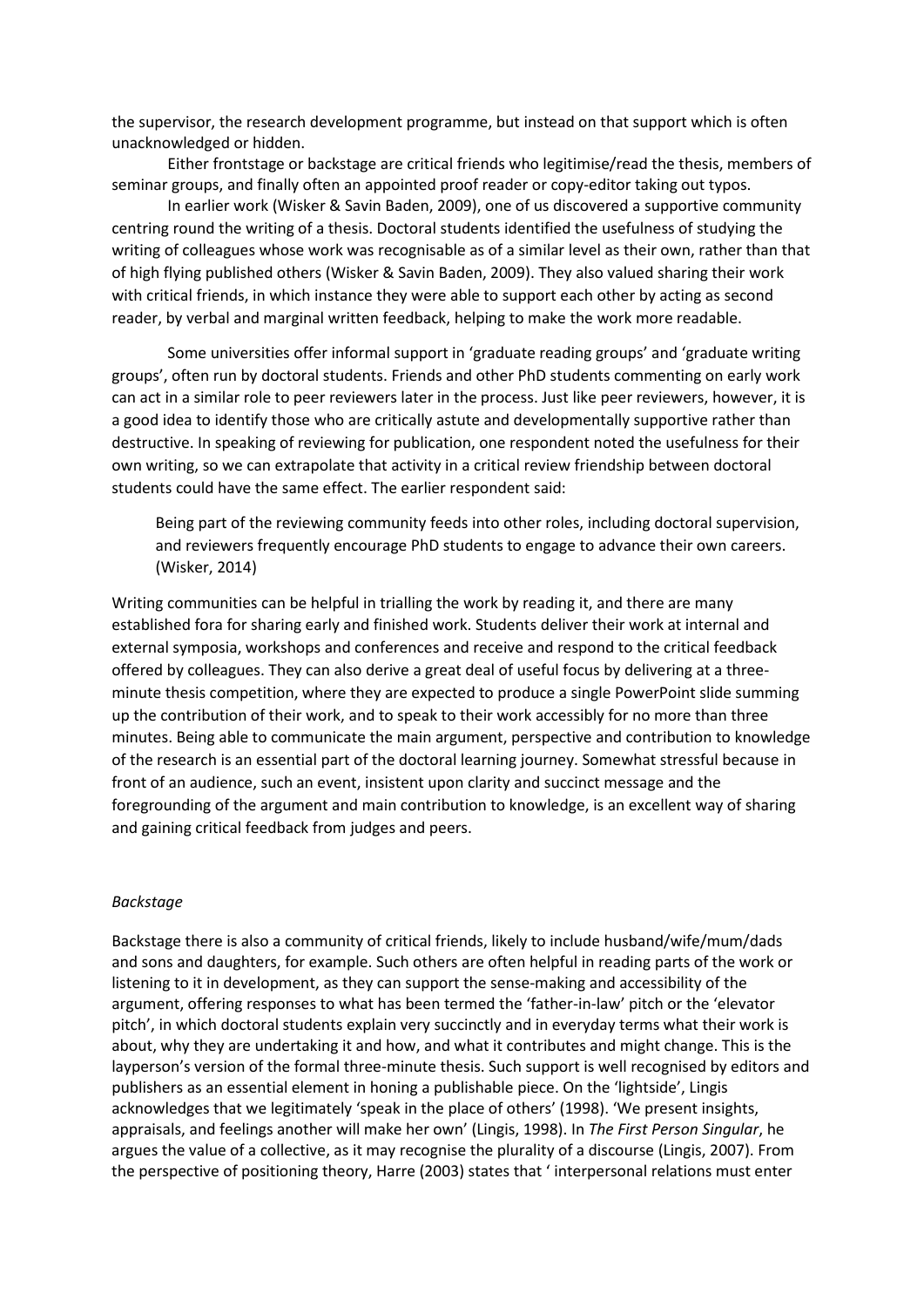into communal forms of remembering, deciding, problem solving and so on' suggesting that it is legitimate to seek the opinion and advice of a range of others.

In our research we discovered a range of less recognised, backstage others useful to students in their work.

Programme administrators might play a significant role backstage, keeping track of students' development with complicated spreadsheets indicating stages of students' work.

Such institutional organisation helps underpin support for students. What one administrator does is to acknowledge personal and intellectual advice, making the link between supervisors, the institution and the students, particularly when students actually can't read what the supervisors have commented on their work because it is in another language to their own, at which point she gets it 'translated'. She also glosses it so that they might be able to interpret more clearly what the supervisors said. This kind of translation, both of the language and the intent, goes way beyond ordinary support, while not obviously substituting for the student's work. Sometimes they gloss interpretation of supervisors' comments, help with organisation and translation.

'I decipher what the supervisor has written. I help them understand it and sometimes I translate it.' (A)

The translator, the editor who partially rewrites/interprets text, is often an acknowledged or an unacknowledged support in the thesis writing, as they are when texts are sent for English language editing before or after being submitted for publication to a journal. In using translators, the level of interpretation and the ownership of the ideas, as well as the words, are issues, but official acknowledgement? Translation is often essential to level the expression playing field, for those for whom English or the language of publication is not their first language.

In this kind of intercultural learning when students study in another culture, language and country, the translator plays also a role of support--helping not only in translating literally, but also in counselling how to elaborate on specific concepts which are culture related. Guardian supervisors can encourage using this kind of support also. (2016: A)

As an English speaker I have been involved in negotiating between supervisors and students, bridging the language barriers, sometimes simply helping decipher the supervisors' email or handwriting, or explaining what might the supervisor mean in his/her messages, as well as bridging the culture gap or explaining the academic culture. (2016: B)

In the context of intercultural learning, the translator is also backstage, playing 'a role of support – helping not only in translating literally, but also in counselling how to elaborate on specific concepts which are culture related.' (B)

Backstage, both communities and guardian supervisors play parts in community learning and encouraging support groups:

I have been involved in designing and giving workshops on research methods, writing, conceptualizing ideas, structuring the architecture of the thesis, giving individual guidance and tutoring. (B)

Some of the work these coaches, mentors, guardian or extra unofficial supervisors do is mediating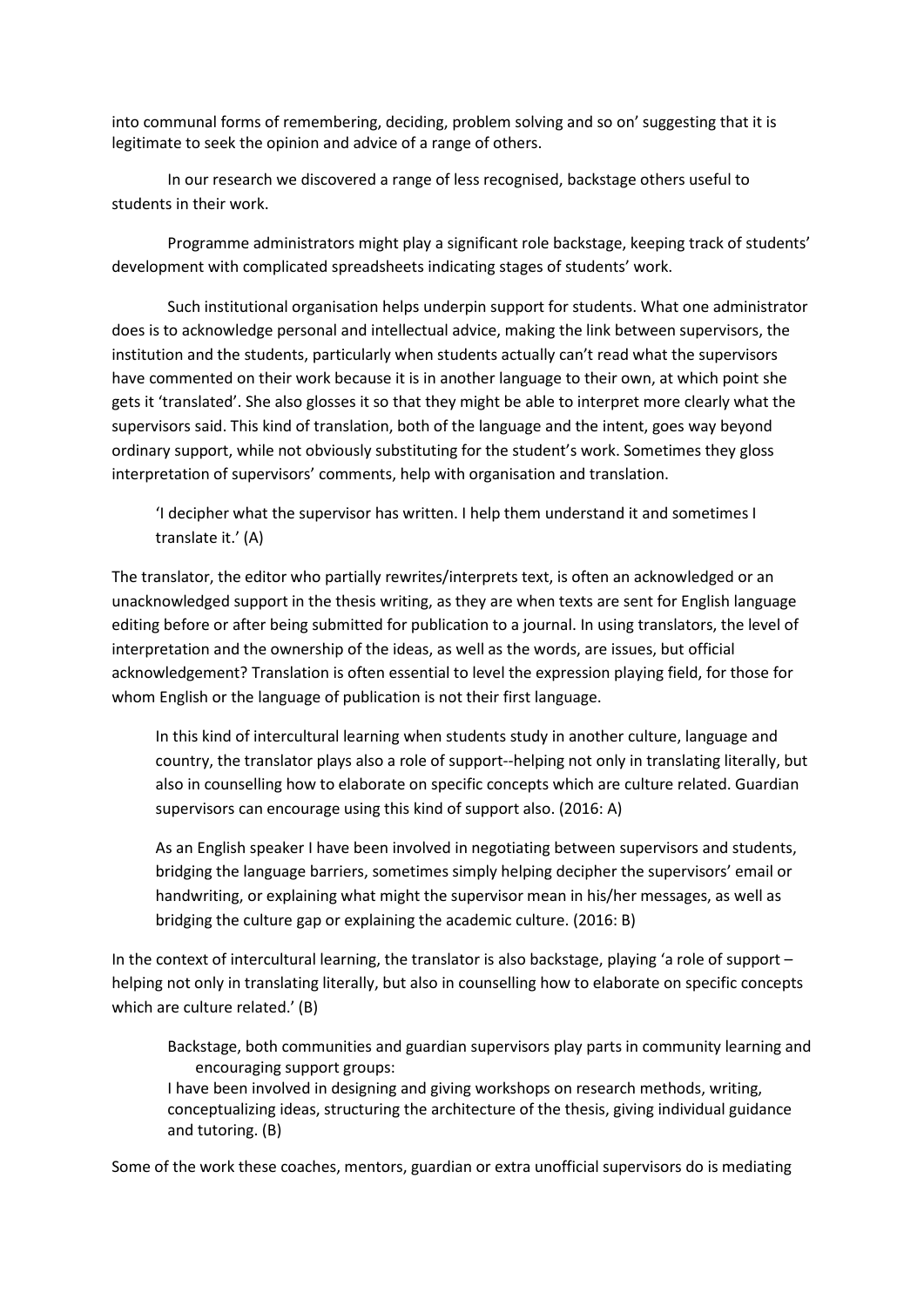the work of the more formal supervisor. Sometimes the work is recognised, paid for by the institution or the student, and sometimes it is less well known, paid or unpaid; it helps translate and encourage understanding.

Some edit students' work, proofread, serve as sounding boards, providing empathy, containing anger and frustration, helping make choices – whether to do qualitative or quantitative research?, to use interviews or focus groups? They provide encouragement, suggest solutions to problems or difficulties, search for materials and articles, help in phrasing and rephrasing, and adjudicating:

Sometimes funny situations would occur when the students were reluctant to tell their supervisors the truth about an issue arising during the PhD process … and then the student would want to consult with me whether to conceal this from him or not. (D)

This last leads us onto the issue of the 'darkside'.

### **Discussion: The 'darkside' of doctoral education and the dark recesses of the stage**

The area of most concern was the dark recesses (like the ghost in *Hamlet)*.The work of some totally hidden supporters and enablers could fall into the 'darkside' of the doctoral process, those who ghost write the PhD, turn vague thoughts into a thesis, whose work could be seen as encouraging deceit and unethical behaviour if passed off as that of the student. For ethical reasons we have no direct quotations acknowledging 'darkside' use. However the examples shared below are developed from anecdotal discussions with students and supervisors in the sample described above, our knowledge of individual practices and from exploration of websites offering a full service substituting for student effort.

Research assistance can become a 'stand-in' role, with research students hiring assistants, and, in more extreme cases, external agencies actually write the thesis. Work has been carried out by Aitchison (2015) on the hundreds of websites providing stand-in writing for students, and charging variable amounts for their production of chapters or whole theses. One in particular one of us exposes in workshops (we shall refrain from providing it with advertising here) offers potential PhD students the opportunity to have a publishable 40,000-word literature review (far too long) by 5pm the next day, on a topic of their choice, and ask the student about key texts to inform it. The cost is up to £24,000 for this chapter alone. In their grander version, they offer a 'Royal Explorers' version of a PhD, in which the student can undertake the doctoral and an international journey together, studying issues in international locations (titles offered on the website were all descriptive). They would be accompanied for the three years by an Oxford don (or similar). This is perhaps an enticing or rather unpleasant prospect, and certainly one that would be labelled a 'darkside' activity. The whole costs between £100,000 and £1 million for the three years.

With such blatant, publicly advertised 'darkside' activities, it is time to further study and where appropriate legitimate and support the personal and learning-oriented work of the supportive 'lightside' others who enable doctoral students to achieve their potential and write well, *without doing it for them*. With startling prescience, given our topic, developing the analogy of dramatic performance, Goffman looks on the 'darkside' of performance in everyday life, expressing some of the characteristics of covertness, pretence, obfuscation. These could be/are part of the engagement with the darkest recesses of 'help for doctoral work, which amounts to substitution and pretence'. He notes:

We sometimes find that … the performer may be engaged in a profitable form of activity that is concealed from his audience and that is incompatible with the view of his activity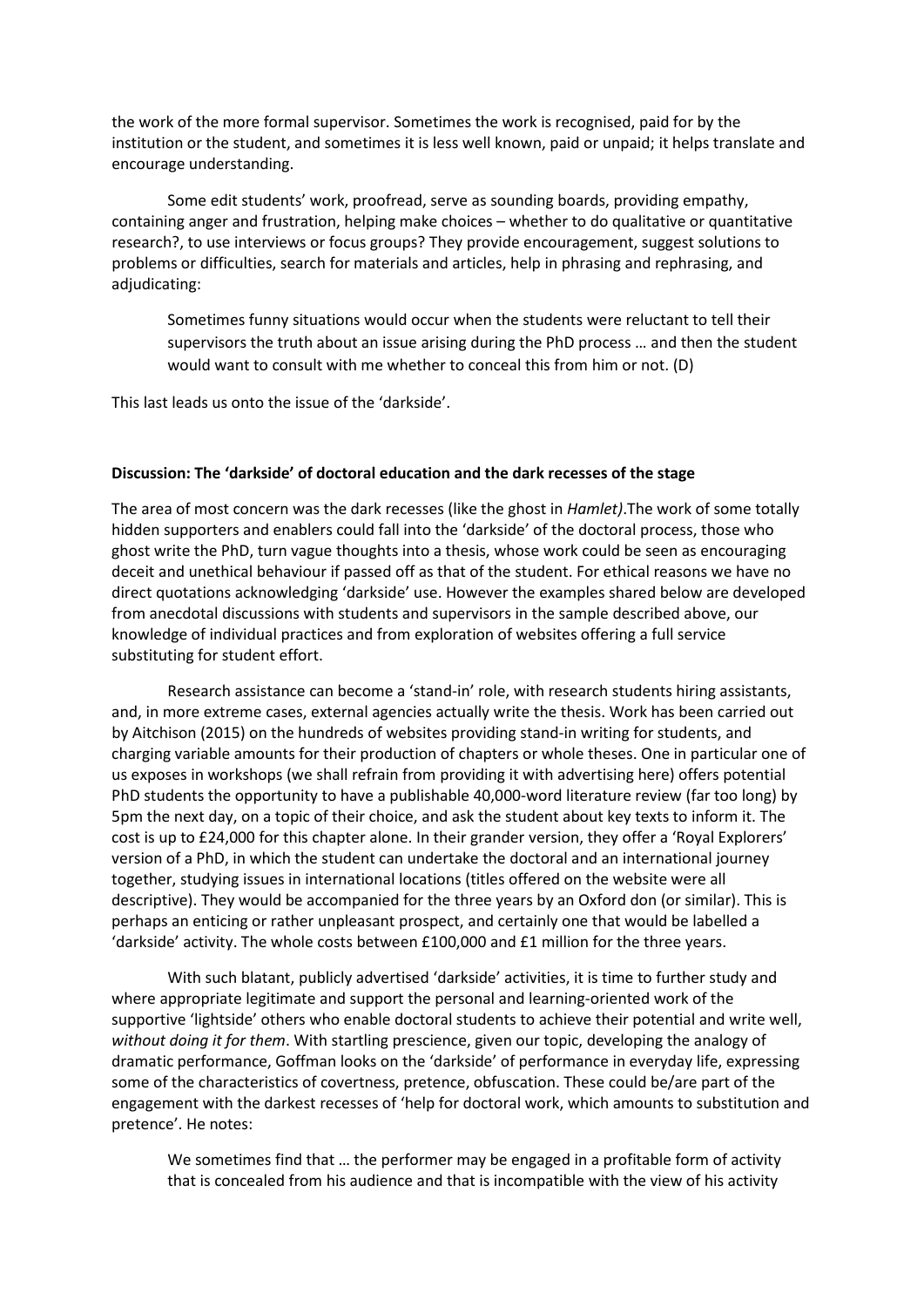which he hopes they will obtain. (1956, p. 27)

and

…he will tend to show them only the end-product, and they will be led into judging him on the basis of something that has been finished, polished, and packaged. In some cases, if very little effort was actually required to complete the object, this fact will be concealed. (ibid, p. 28)

#### This becomes even darker:

We find that there are many performances which could not have been given had not tasks been done which were physically unclean, semi-illegal, cruel, and degrading in other ways; but these disturbing faces are seldom expressed during a performance. In Hughes' terms, we tend to conceal from our audience all evidence of 'dirty work,' whether we do this work in private or allocate to a servant, to the impersonal market, to a legitimate specialist, or to an illegitimate one. (1956, p. 28)

#### **Conclusion**

Using the metaphor of the theatre and dramatic production, makes visible that doctoral education cannot be reduced to the individual endeavour of the doctoral student nor the dyadic relational work between a supervisor and a student. The PhD is a world of extended drama. We have shown that the PhD can neither be contained in conceptions of dyadic relationships or workplace learning, but needs a more powerful, yet potentially more disturbing, conception of educational theatre in the deep existential and ontological sense (Lingis, 1998; 2007). The conception of the PhD as theatre holds within it dimensions of gothic ontology, where ghosts and darker beings roam in the periphery and grey zones of the formal learning spaces and institutional environments, some good and helpful and legitimate, some less so.

Based on our findings and discussion, we conclude that, like actors, doctoral students should have appropriate support in addition to that of their supervisors, to enable dialogue, knowledge exchange and construction, and final presentation. Many 'lightside' and 'darkside' others have their part to play in the drama that is the PhD, but questions arise concerning what is legitimate and what illegitimate, collegial or individual academic support. Students need guidance on this. The 'darkside' influences could undermine the confidence and authority of the student and supervisor. More worryingly still, some practices, provision, and providers might totally substitute for research and writing efforts, devaluing subsequent skill claims of the doctoral graduate.

It is time to differentiate, expose the covert or blatant, publicly advertised 'darkside' and enable the legitimate 'lightside', personal and learning-oriented work of supportive others who enable doctoral students to achieve their potential and write well, without doing it for them.

When the 'darkside' of substitution replaces authenticity and the student's own work, we must ask 'whose PhD is it?'. This question, which may be said to be the pivotal concluding reflection, points towards further research into the PhD as a joint, collective, and life-world-based academic production.

Our study highlights that we need to discuss further to what extent it makes sense to still see the PhD as an individual effort. We need more knowledge about the darker ways (often tacit, often hidden) in which doctoral students are being supported and helped through their PhD. We suggest that the PhD should be researched further as a site for collective and extra-institutional forms of creativity and originality – something that disturbs the core of our traditional understandings of the PhD.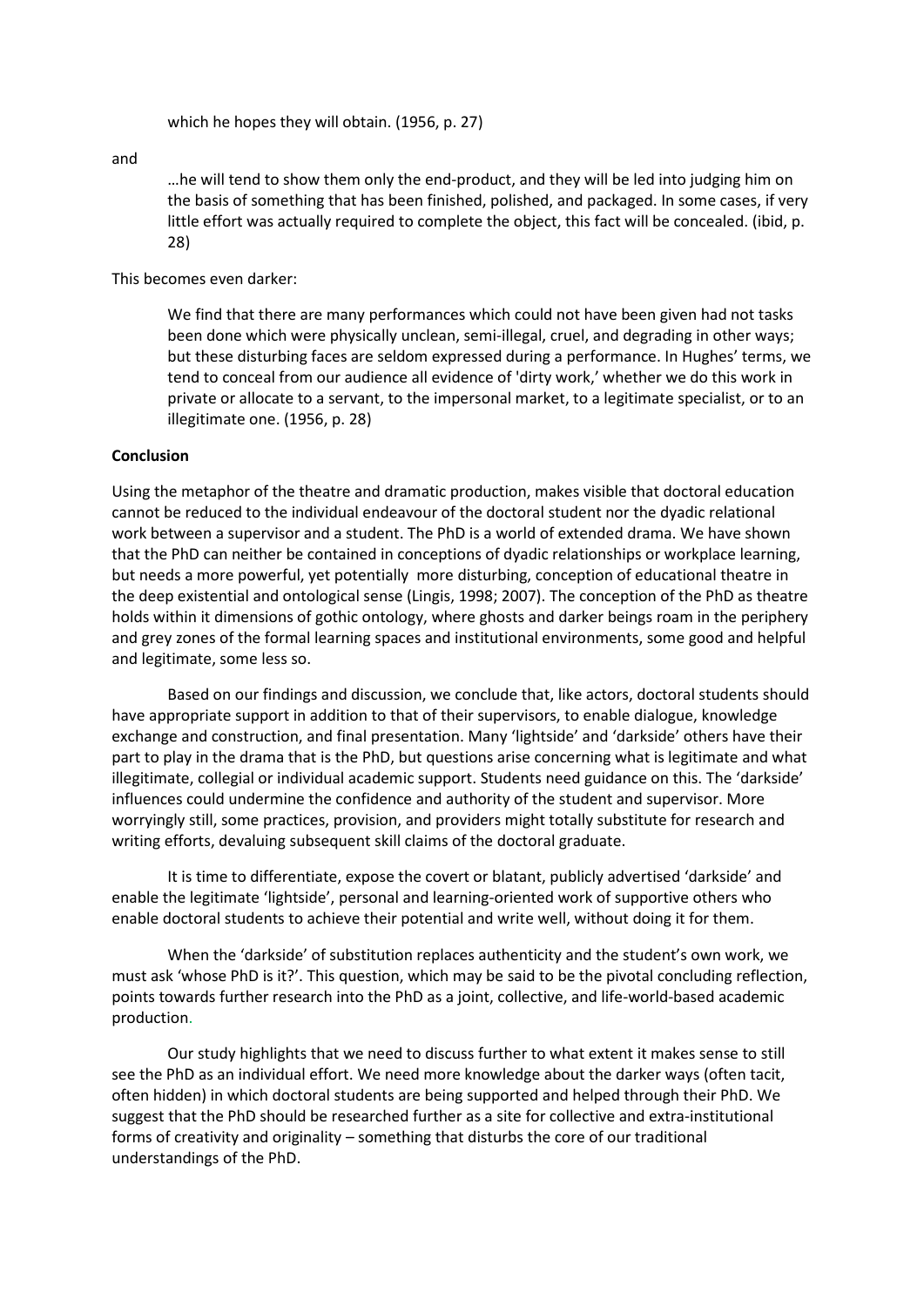## **References**

Aitchison, C. (2015). Doctoral writing markets: Exploring the grey zone. In *Handbook of academic integrity* (pp.1-12). Berlin: Springer Science+Business Media.

Bengtsen, S.S.E. (2016a). *Doctoral supervision: Organization and dialogue*. Aarhus: Aarhus University Press.

Bengtsen, S.S.E. (2016b). An exploration of darkness within doctoral education. Creative learning approaches of doctoral students. In C. Zhou (Ed.), *Handbook of research on creative problem-solving skill development in higher education* (pp.260-282). Hershey, PA: IGI Global.

Bengtsen, S.S.E., & Barnett, R. (2016). Confronting the dark side of higher education. *Journal of Philosophy of Education*. doi:10.1111/1467-9752.12190.

Berghegger, S. (2009). [Life as art as life: Dramaturgy as psychology.](http://www.inquiriesjournal.com/articles/33/life-as-art-as-life-dramaturgy-as-psychology) *[Inquiries Journal](http://www.inquiriesjournal.com/articles/33/life-as-art-as-life-dramaturgy-as-psychology) 1*(11), 1.

Brinkmann, S. & Kvale, S. (2014). Interviews. Learning the craft of qualitative research interviewing. Thousand Oaks, CA: SAGE Publications.

Brummett, B. (2010). *Techniques of close reading*. Thousand Oaks, CA: SAGE Publications.

Carter, S. (2014). Responding to cross-campus student requirements. In S. Carter & D. Laurs (Eds.), Developing generic support for doctoral students. *Practice and pedagogy*. London & New York: Routledge.

Carter, S., & Laurs, D. (2014). (Eds.), Developing generic support for doctoral students. *Practice and pedagogy*. London & New York: Routledge.

Elliot, D.L., Baumfield, V., Reid, K., & Makara, K.A. (2016). Hidden treasures: Successful international doctoral students who found and harnessed the hidden curriculum. *Oxford Review of Education, 42*. doi: 10.1080/03054985.2016.1229664

Elliot, D.L., Reid, K., & Baumfield, V. (2015). Beyond the amusement, puzzlement and challenges: An enquiry into international students' academic acculturation. *Studies in Higher Education*. <http://dx.doi.org/10.1080/03075079.2015.1029903>

Goffman, E. (1956). *The presentation of self in everyday life* (pp. 27-28). New York: Doubleday.

Grant, B. (2001). Dirty work: 'A code for supervision' read against the grain. In A. Bartlett & G. Mercer (Eds.), *Postgraduate research supervision. Transforming (R) Elations*. New York: Peter Lang.

Grant, B. M. (2008). Agonistic struggle master-slave dialogues in humanities supervision. *Arts and Humanities in Higher Education 7*(1), 9-27.

Fitzpatrick, E., Mullen, M., & O'Connor, P. (2015). Creating CRUAT: Disrupting supervision and research through collaborative performance. *NJ: Drama Australia Journal 39*(1), 31-44.

Harre, R., & Moghaddam, F. (2003). (Eds.), *The self and others: Positioning individuals and groups in personal, political, and cultural contexts*. Praeger, Westport, USA.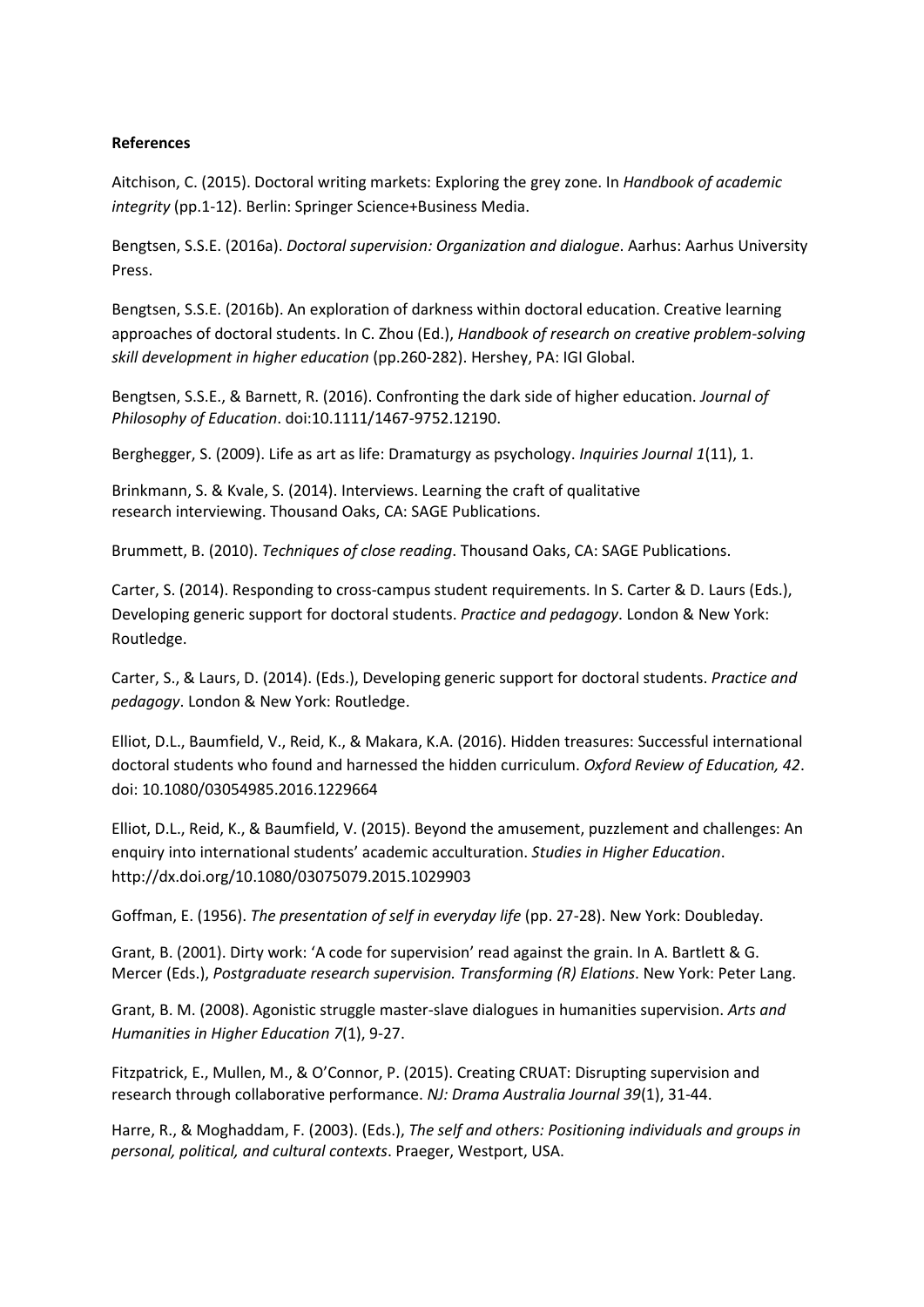Holstein, J.A. & Gubrium, J.F. (1995). *The active interview*. London & New Delhi: SAGE Publications

Hopwood, N., Alexander, P., Harris-Huemmert, S., McAlpine, L., & Wagstaff, S. (2011). The hidden realities of life as a doctoral student. In V. Kumar & A. Lee (Eds.), *Doctoral education in international context: Connecting local, regional and global perspectives* (pp. 213-233). Serdang: UniversitiPutra Malaysia Press.

Jazvac-Martek, M., Chen, S., & McAlpine, L. (2011). Tracking the doctoral student experience over time: Cultivating agency in diverse spaces. In L. McAlpine & C. Amundsen (Eds.), *Doctoral education: Researched-based strategies for doctoral students, supervisors and administrators* (p. 25). Berlin: Springer Publishing.

Kiley, M., & Wisker, G. (2009). Threshold concepts in research education and evidence of threshold crossing. *Higher Education Research & Development 28*, 431-44.

Lave J., & Wenger, E. (1991). *Situated learning: Legitimate peripheral participation*. Cambridge: Cambridge University Press.

Lingis, A. (1998). *The imperative.* Bloomington and Indianapolis: Indiana Press.

Lingis, A. (2007). *The first person singular*. Evanston, IL: Northwestern University Press.

Manathunga, C. (2007). Intercultural postgraduate supervision: Ethnographic journeys of identity and power. In D. Palfreyman & D. L. McBride (Eds.), *Learning and teaching across cultures in higher education* (pp. 93, 95). Basingstoke: Palgrave Macmillan.

Manathunga, C. (2014). *Intercultural postgraduate supervision: Reimagining time, place and knowledge*. London & New York: Routledge.

Marginson et al. (2016). In M. Pearson, T. Evans, & P. Macauley, The diversity and complexity of settings and arrangements forming the 'experienced environments' for doctoral candidates: Some implications for doctoral education. *Studies in Higher Education 41*(12), 2110-2124.

McAlpine, L., & Norton, J. (2006). Reframing our approach to doctoral programs: A learning perspective. *Higher Education Research and Development 25*(1), 3-17.

McAlpine, L., & McKinnon, M. (2013). Supervision – the most variable of variables: Student perspectives. *Studies in Continuing Education 35*(3), 265-280.

McCracken, G. (1988). *The long interview*. Qualitative Research Methods Series. Thousand Oaks, CA: SAGE Publications.

Morris, C., & Wisker, G. (2011). Troublesome encounters: Strategies for managing the wellbeing of master's and doctoral education students during their learning processes. HEA ESCalate subject centre report. Retrieved from [http://escalate.ac.uk/6828.](http://escalate.ac.uk/6828)

Parker,I. (2005) *Psychology: Introducing radical research*. Maidenhead: Open University Press.